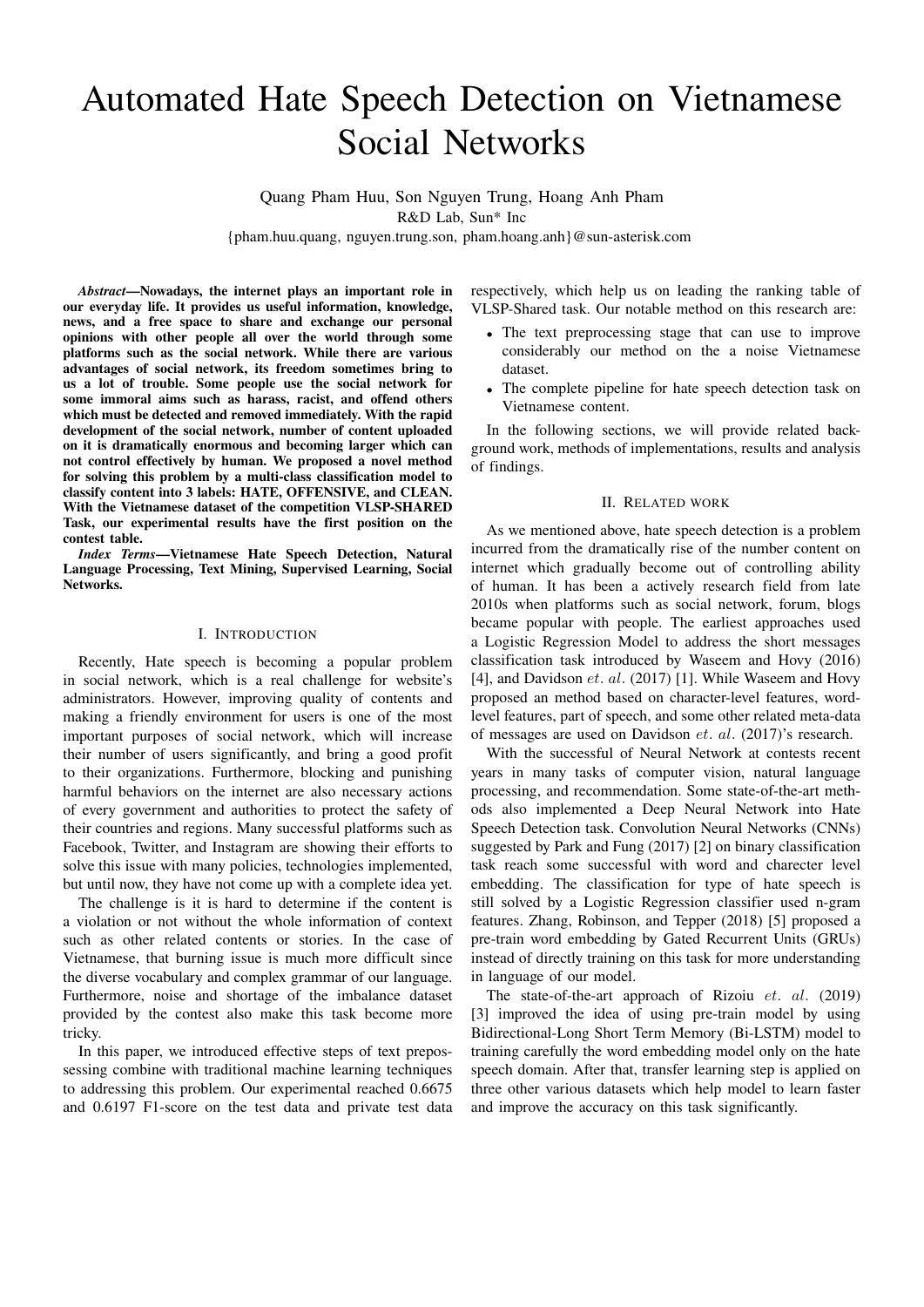

Figure 1. Data distribution

## III. PROPOSED METHOD

## *A. Dataset*

Dataset used is downloaded from the VLSP competition crawled data from posts and/or comments on Facebook, annotated by many annotators. The dataset includes 25431 items with three classes (HATE, OFFENSIVE, CLEAN) whose meaning are explained below.

- *Hate speech (HATE)*: Messages contained racist, insult about other person or organization, targets individuals or groups on the basis of their characteristics. The messages demonstrates a clear intention to incite harm, or to promote hatred also listed into this class. The contents of these messages may not contain offensive or profane words but it is counted as Hate Speech if their purpose are trying to attack directly other people. For instance, the sentence "Tôi không thích bọn da đen" ("I do not like a negro") in dataset is labeled as HATE.
- *Offensive speech (OFFENSIVE)*: Messages contain offensive words but for emphasizing and joking purpose are counted as OFFENSIVE.
- *Neither offensive nor hate speech (CLEAN)*: Messages do not include any offensive language, hate speech or do not have the harmful content are CLEAN messages.

Our visualization on dataset (Figure 1) illustrates how much data in each class in the dataset published by the VLSP's organizers. In general, there is an extremely enormous gap between the number of CLEAN speeches and the 2 other categories which tends to lead to very bad result for some methods especially Deep Learning approaches. This observation makes us to focus much more on text preprocessing stages and applying classical machine learning methods to solve this dataset to avoid overfiting phenomenon.

Since the dataset was crawled directly from users' activities on social network, it has some notable properties:

- 18614 items clean, 1022 offensive, 709 hate.
- There are a lot of abbreviations and emoji mixed in almost all messages.
- The numbers and characters are written together with no space between them in short message.
- Special charecters such as: #,\$,%,& exist in messages with a high frequency.
- Messages contain many foreign language word.
- Break mark such as dot or semicolon are not used with clearly and consistently purpose.
- Link and Mobile Number are hidden because of user's privacy.

#### *B. Data preprocessing*

With these properties outlined above, we proposed an effective technical solution for text preprocessing stage works as follows:

- Unicode normalization to standard format (NFC). Normal form C (NFC) first applies a canonical decomposition, then composes pre-combined characters again.
- Converts all text to lowercase.
- Abbreviations are replaced manually by their origin words in each message. Words with different typing but have the same meaning are replaced with one unique representation called normalization step. For instance: all words such as Hà-Nội, HNoi, Hanoi are replaced by Hà Nội. We have built a dictionary of abbreviation which is the most important factor of pre-processing stage because data taken from social networks often contain many strange words such as teen-code which are not written in a regular rule. This dictionary contains over 200 words taken both from train and test data.
- Remove special characters such as b"xefxb8x8f", "u200d", etc.
- Convert email addresses to MAIL label, number to NUM-BER label.
- Normalize the cases of repeated characters such as "ghetttt quaaaa diii".
- Convert all emoji characters to the unique EMOJI label.
- Remove all mixed words and numbers, such as J2prime, 200gram, etc.
- Remove all punctuation existed in messages.

It is also notable that, we do not use a separate model for tokenizing Vietnamese words. After several experimental, we realized that method does not work well on social network context. So, for competing in this contest, we try to tokenize sentence to words merely by spaces.

## *C. Feature Extraction*

In this stage, we have experimented a lot of algorithms such as TF-IDF, but finnaly Bag-of-word (BOW) is chosen based on its greatest result. We used BOW with max features = 35000 and n-gram in the range between  $= (1, 5)$ .

## *D. Classification Method*

As we listed in the Related Work session, recently, the hate speech detection problem often be solved by supervised machine learning method. Therefore, we approached the problem through current popular supervised algorithms with the aim is trying to find the best algorithm fit for this year problem. The algorithms used are listed below:

- Logistic Regression
- Support-vector machine